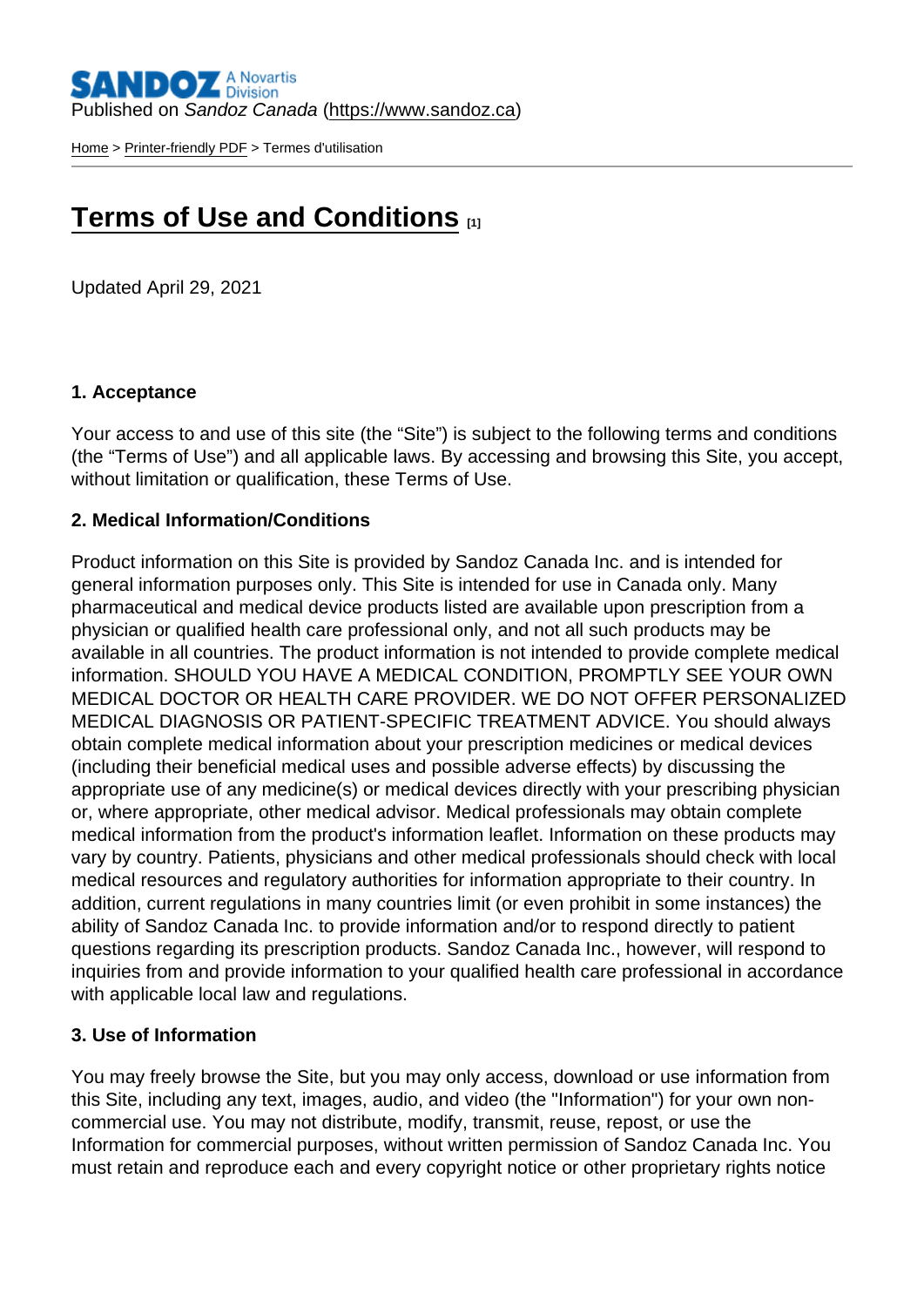contained in any Information you download. You should assume that everything you see or read on this Site is protected by copyright unless otherwise noted and may not be used except as provided in these Terms of Use or in the text on the Site without the written permission of Sandoz Canada Inc. Except as otherwise permitted in this paragraph, Sandoz Canada Inc. neither warrants nor represents that your use of materials displayed on the Site will not infringe rights of third parties not owned by or affiliated with Sandoz Canada Inc.. With the exception of the foregoing limited authorization, no license to or right in the Information, or any copyright of Sandoz Canada Inc. or of any other party is granted or conferred to you.

# **4. Trademarks/Proprietary Rights**

You should assume that all product names appearing on this Site, whether or not appearing in large print, italics or with the trademark symbol are trademarks of Sandoz Canada Inc., its Affiliates or licensors. For the purpose of these Terms of Use, "Affiliate" shall mean any person, firm or corporation which controls, is controlled by, or is under common control with Sandoz Canada Inc., as the case may be, with "control" to mean ownership, directly or indirectly, of fifty percent (50%) or more of the voting shares or interests of the subject entity or the power in fact to control the management directions of such entity. This Site may also contain or reference patents, proprietary information, technologies, products, processes or other proprietary rights of Sandoz Canada Inc. and/or other parties. No license to or right in any such trademarks, patents, trade secrets, technologies, products, processes and other proprietary rights of Sandoz Canada Inc. and/or other parties is granted to or conferred upon you.

# **5. Disclaimer of Warranties**

While Sandoz Canada Inc. uses reasonable efforts to ensure that the Information is accurate and up to date, the Information may contain inaccuracies or typographical errors. Sandoz Canada Inc. reserves the right to make changes, corrections and/or improvements to the Information, and to the products and programs described in such Information, at any time without notice. Sandoz Canada Inc. makes no warranties or representations as to the accuracy of any of the Information. Sandoz Canada Inc. assumes no liability or responsibility for any errors or omissions in the content of the Site. ALL INFORMATION IS PROVIDED "AS IS." SANDOZ CANADA INC. PROVIDES NO WARRANTIES ABOUT THE COMPLETENESS OR ACCURACY OF THE INFORMATION ON THIS SITE OR ITS POSSIBLE USES. CONSEQUENTLY, THE INFORMATION SHOULD BE CAREFULLY EVALUATED BY SITE VISITORS. NEITHER SANDOZ CANADA INC., NOR ITS AFFILIATES, NOR ANY OTHER PARTY INVOLVED IN CREATING, PRODUCING OR DELIVERING THIS SITE TO YOU SHALL BE LIABLE FOR ANY DIRECT, INCIDENTAL, CONSEQUENTIAL, INDIRECT OR PUNITIVE DAMAGES ARISING OUT OF ACCESS TO, USE OF OR INABILITY TO USE THIS SITE, OR ANY ERRORS OR OMISSIONS IN THE CONTENT OF THE SITE. Some jurisdictions do not allow the exclusion of implied warranties, so the above exclusion may not apply to you. Sandoz Canada Inc. also assumes no responsibility, and shall not be liable for, any damages to, or viruses that may infect, your computer equipment or other property on account of your access to, or use of the Information. Sandoz Canada Inc. reserves the right to discontinue this Site at any time without notice and without liability.

# **6. Information You Supply To Us**

Except for information covered by our Privacy Policy, any communication or material you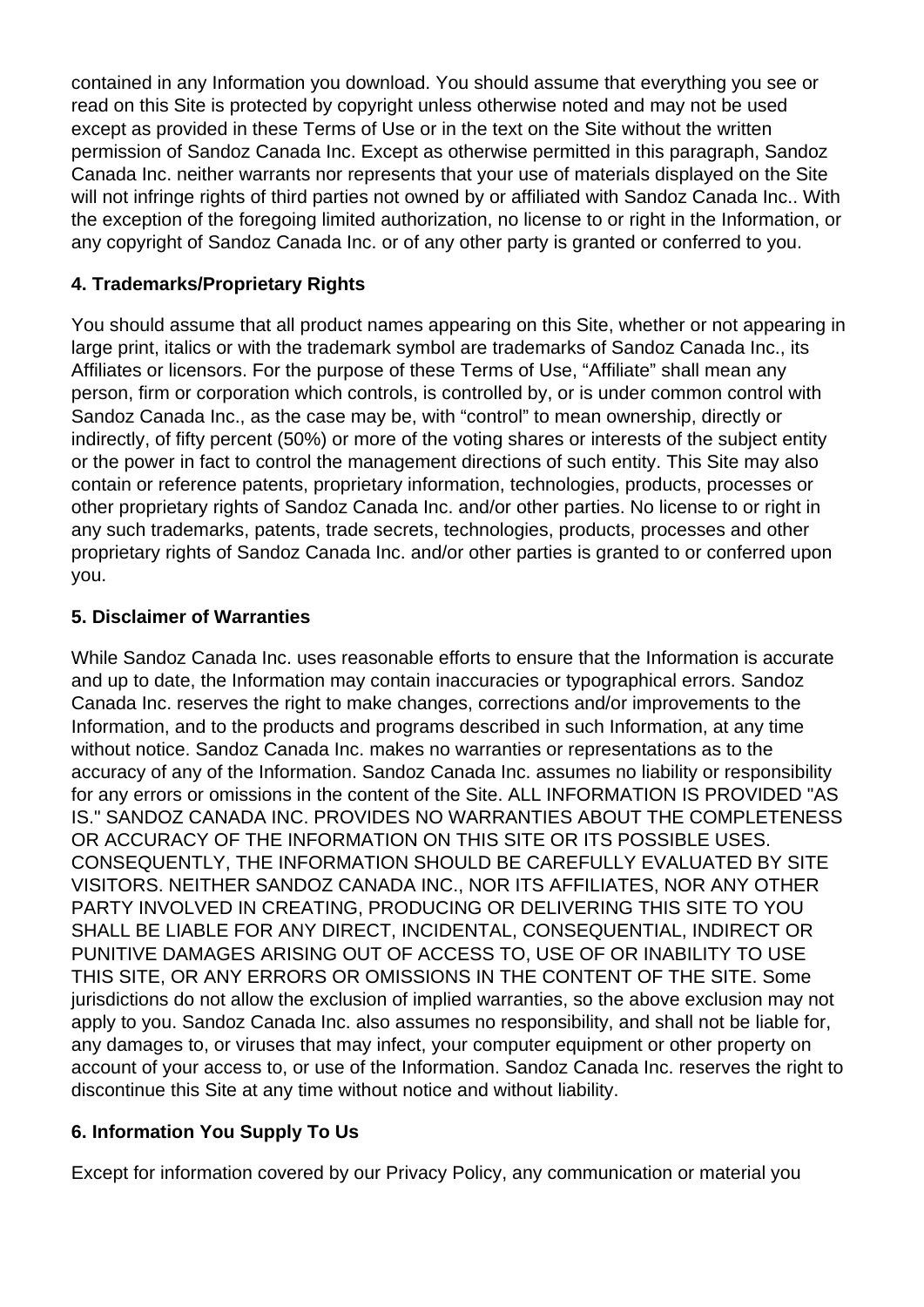transmit to the Site by electronic mail or otherwise, including any data, questions, comments, suggestions or the like is, and will be treated as, non-confidential and non-proprietary. Anything you transmit or post becomes the property of Sandoz Canada Inc. or its Affiliates and may be used for any purpose, including, but not limited to, reproduction, disclosure, transmission, publication, broadcast and posting. Furthermore, Sandoz Canada Inc. is free to use, without compensation to you, any ideas, concepts, know-how, or techniques contained in any communication you send to the Site for any purpose whatsoever including, but not limited to, developing, manufacturing and marketing products using such information.

# **7. Worldwide Products**

This Site may contain information on worldwide products and services, not all of which are available in every location. A reference to a product or service on this Site does not imply that such product or service is or will be available in your location. The products referred to on this Site may be subject to different regulatory requirements depending on the country of use. Consequently, visitors may be notified that certain sections of this Site are intended only for certain kinds of expert users or only for audiences in certain countries. You should not construe anything on this Site as a promotion or advertisement for any product or for the use of any product that is not authorized by the laws and regulations of your country of residence.

# **8. Disclaimer**

Nothing on this Site shall be interpreted as canvassing or public offering, nor constitute an invitation or offer to invest, subscribe, purchase or deal in the shares or any other securities Sandoz Canada Inc. or any of its Affiliates. In particular, actual results and developments may be materially different from any forecast, opinion or expectation expressed on this Site and the past performance of the price of securities must not be relied on as a guide to their future performance.

## **9. Links To This Site**

Sandoz Canada Inc. has not reviewed any or all of the third-party websites which contain links to this Site and is not responsible for the content of any such off-site pages or any other sites linked to the Site. If you wish to link your website to this Site, you may only link to the home page. You may not link to any other pages within this Site without the prior written consent of Sandoz Canada Inc. Quotation or use of one or more portions of this Site in the site of any third parties without written consent is likewise prohibited.

## **10. Links To Other Sites**

Links to third-party sites may be provided for the interest or convenience of visitors to this Site. We will endeavor to inform you when you are leaving this Site that the terms of use and privacy policy of the third-party site may be different. However, Sandoz Canada Inc. accepts no liability for links from us to others, and in particular we are not responsible for the accuracy or legality of the content thereof. We accept no liability deriving from a breach or omission in the privacy policies of third parties.

## **11. Postings To This Site**

Although Sandoz Canada Inc. may from time to time monitor or review discussions, chats, postings, transmissions, message boards, and the like on the Site, Sandoz Canada Inc. is